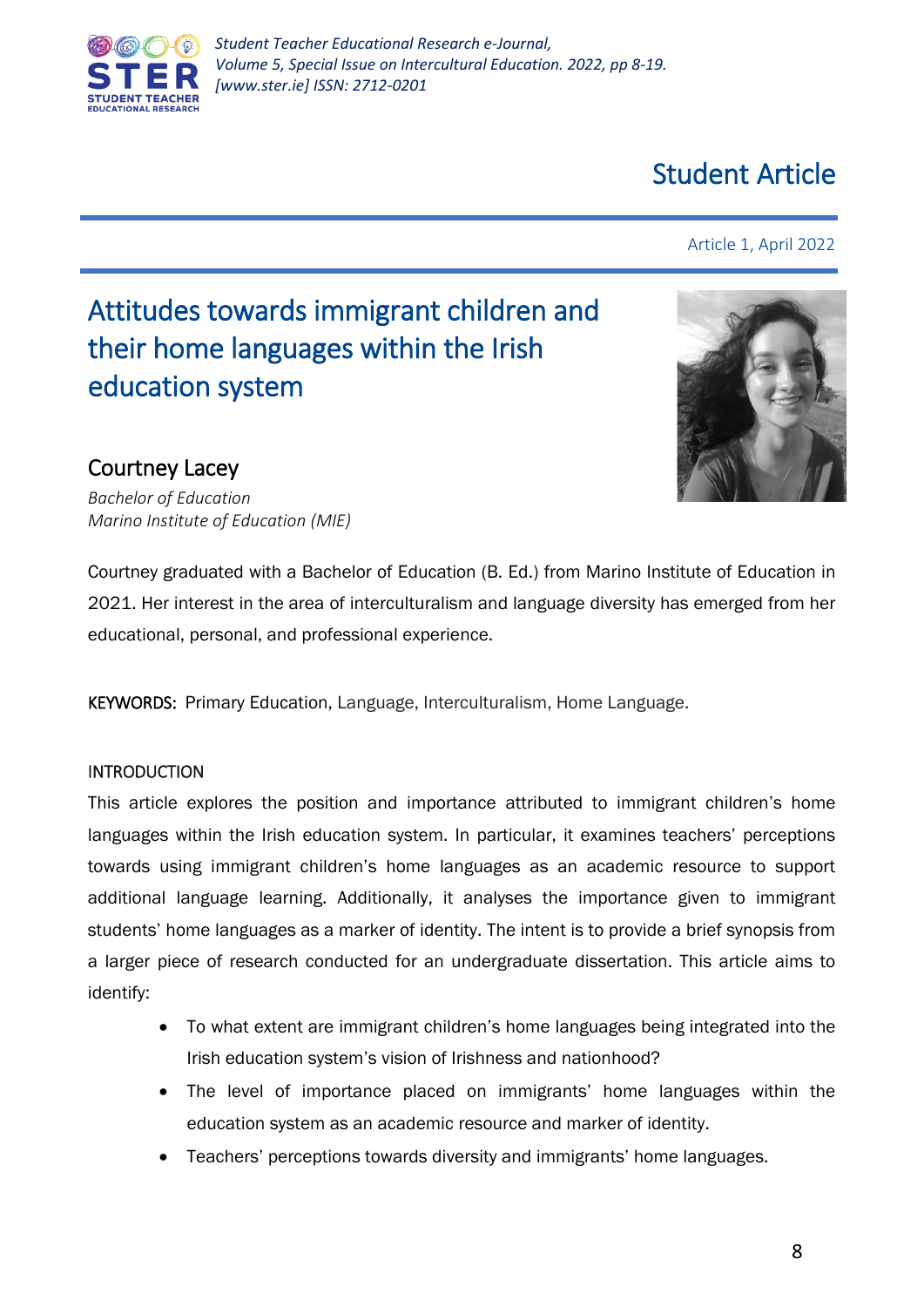

The results present evidence that immigrant children's home languages are yet to be fully integrated into the Irish education system as a resource for additional language learning and are yet to be given full recognition as an important aspect of the child's identity. The hope is that providing a focus on immigrants' language education will encourage educators to adopt more inclusive approaches, as well as provide motivation to further their knowledge in the area. The ideal goal is to progress towards more inclusive and plurilingual educational policies and practices.

### **CONTEXT**

Prior to the 1990s Ireland had limited experience of inward migration. This changed during the economic boom, where the number of immigrants entering Ireland accelerated rapidly (McGinnity, Grotti, Russell & Fahey, 2018). This event diversified the population to a degree not seen in modern Irish history, with 10% of primary school students now immigrants or children of immigrants (Heinz & Keane, 2018). Roughly 182 languages are spoken in Ireland, with 612,000 people speaking languages other than English or Irish at home, which translates to roughly three children in every classroom (CSO, 2017; O'Connor, 2018). The diverse cultures that immigrants bring are changing Ireland's demographics and creating an increasingly complex multilingual context in which to teach languages (Cummins & Ó Duibhir, 2012). Consequently, the Irish education system must adapt in congruence with the students for which it caters. However, evidence shows that more support is required, particularly surrounding immigrant children's integration and academic achievement.

Immigrants report feeling less like they belong in school than native Irish pupils (Schleicher, 2015). This feeling can be exacerbated by racist attitudes and beliefs (National Council for Curriculum and Assessment, 2005) and the undervaluing of their home languages and identities. An example includes an interview with a second-generation immigrant in England, who describes his experience of multilingualism as "when I go down into town sometimes I don't speak Punjabi as loudly as I might like to do because I might get some funny comments from people in the street" (Conteh, 2018, p.36). This highlights the child's awareness of possible reactions towards their multilingual abilities. Additionally, academic achievement gaps are increasing between immigrants and native Irish pupils, particularly regarding literacy (Shiel, Kelleher, McKeown, & Denner, 2016). Upon entering the Irish education system, immigrants need to quickly attain the level of English competency required for academic success (Skinner & O'Toole, 2018). The longer it takes them to reach this required level, the more difficult it becomes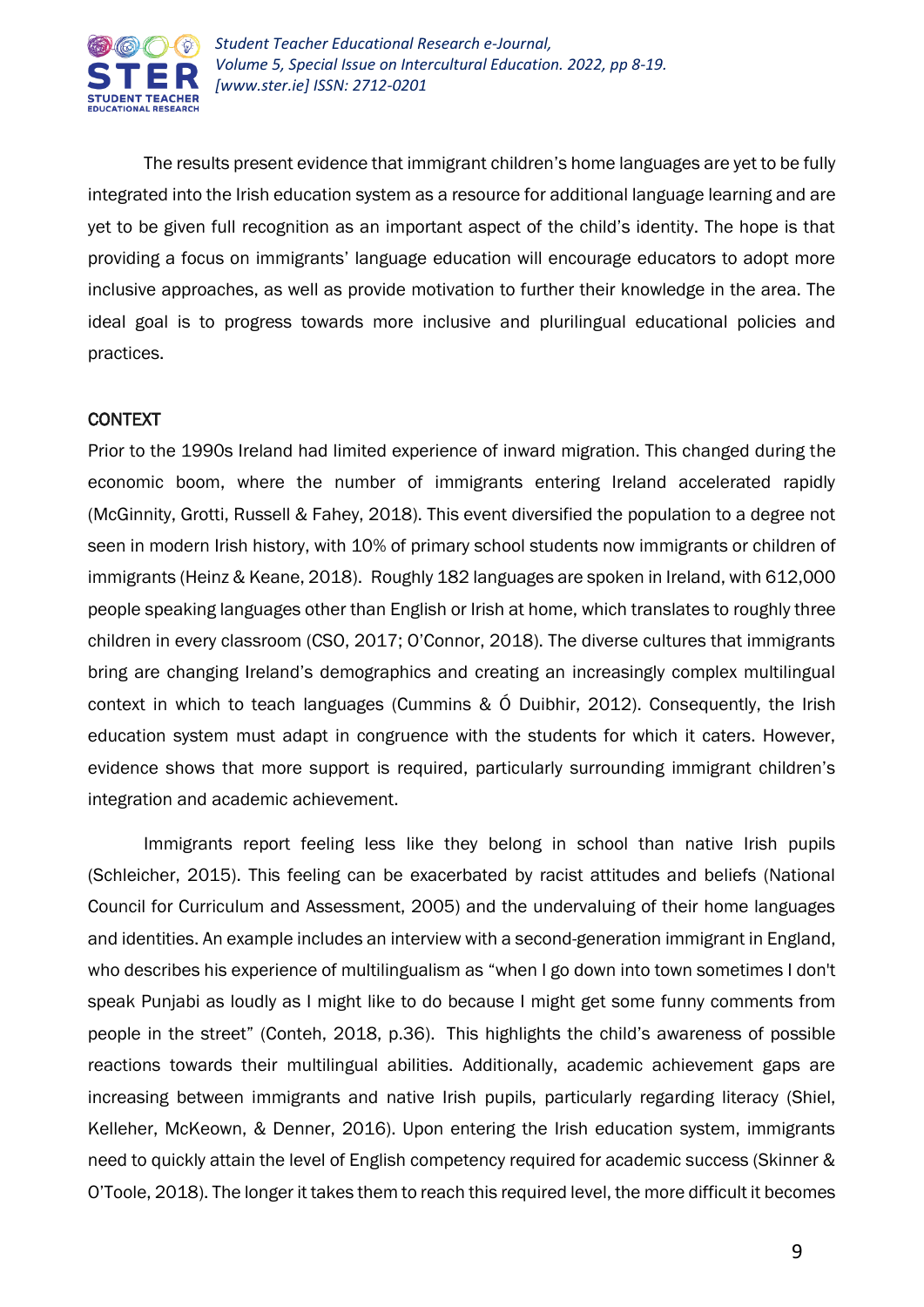

to succeed as the curriculum's language demands increase in successive years, forcing immigrants to chase a moving target.

The benefits and importance of maintaining children's home languages for their school experience and academic achievement are well documented. First, Little (2010, p. 16) states the "use of the home-language at school affirms the migrant pupil's identity and helps to counteract any tendency to stigmatise him or her for membership of a group that is perceived as linguistically inferior". Second, Sierens & Van Avermaet (2014) find that at a minimum, learning through two languages does not impede language skills development in the child's second language. At best, extensive research shows that these language skills are simultaneously progressed and sustained in the child's first language (Bialystok, 2016). This reflects Cummins' (2011) Interdependence of Languages Theory, where a strong base in the home language supports the acquisition of second language; as although on the surface languages appear different, underlying conceptual understandings can be transferred from one language to another. For instance, learning to use capital letters in one language can be applied in the second language (Conteh, 2018). Therefore, simultaneously learning both languages acts synergistically to develop each faster than if learned separately.

Despite these benefits, the two most used language education models in Ireland are immersion and withdrawal approaches, neither of which encourages the development of the child's home language (Department of Education and Skills, 2012). Schools with few children learning English as an additional language commonly use immersion approaches as this is most practical (Wallen & Kelly-Holmes, 2006). These pupils are placed in a mainstream class and taught through the language of instruction. This is also known as the 'sink or swim' approach as few supports are in place for additional language learning (Skinner & O'Toole, 2018). In the Irish context, withdrawal approaches are where immigrant children are integrated in the mainstream class and learning support teachers withdraw them in small groups for weekly supplementary teaching (DES, 2012). Since the introduction of the new Special Education Teaching (SET) Model in 2017, provisions for EAL learners have been combined with support for Special Educational Needs (DES, 2017a). While the model was introduced to provide schools with greater autonomy, allowing them to divide allocations between language and learning support as they deem appropriate, Gardiner-Hyland & Burke (2018) highlight issues with this combined approach. These include the non-existent or limited inclusion of EAL learners in documents and guidelines aimed at supporting teachers under the new model. Fundamentally, they find a lack of support and emphasis on supporting EAL learners under the new model.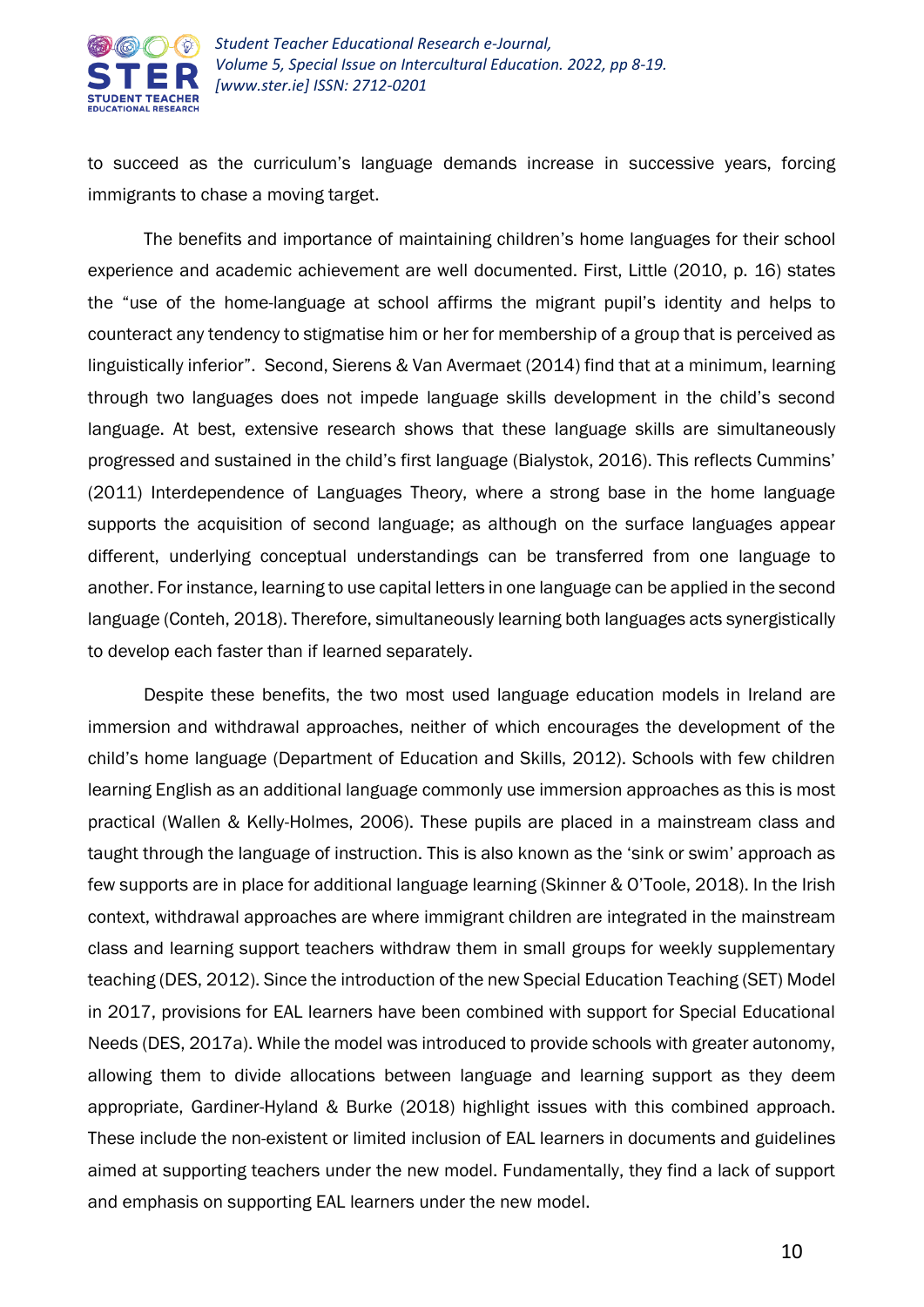

While immersion and withdrawal approaches are still most commonly used, Ireland is beginning to make positive progress in encouraging the transfer of skills between languages, with the introduction of the new Primary Language Curriculum. Prior to 2019, the teaching of English, Irish and foreign languages had been compartmentalised, with little emphasis on encouraging the transfer of skills between languages or the recognition of immigrants' prior language skills (Cummins & Ó Duibhir, 2012). The introduction of the new Primary Language Curriculum, aims to overcome these limitations by teaching the English and Irish language through similarly structured curricula, encouraging teachers to promote the transfer of skills between languages (NCCA, 2018). However, the introduction of this language curriculum is relatively new and requires further research to identify the level success in meeting its aims and placing a greater emphasis on first languages.

### **METHODOLOGY**

This study utilises documentary analysis which is the "systematic procedure for reviewing or evaluating documents—both printed and electronic" (Bowen, 2009, p. 27). It is a form of qualitative research, where data is collected from documents including published literature, curricula, and policies, which informed the findings and analysis of this article. These documents were collected from databases, search engines and libraries such as JSTOR, Google Scholar, Marino Institute of Education Library and Trinity College's TARA repository. The analytic procedure involved "finding, selecting, appraising, and synthesising data contained in documents" (Bowen, 2009, p. 28). Using a method of coding, the information gathered was then organised into themes which formed the article's main findings and discussion.

The results are used to explore the historical influences that affected the evolution of the current education system and to identify how this impacts the approaches taken towards multilingual education. It then evaluates the present multilingual policies and practices, including comparison against language education theory, international best practice, and their implementation within primary schools. Finally, immigrants' experiences within the classroom are explored

#### FINDINGS AND DISCUSSION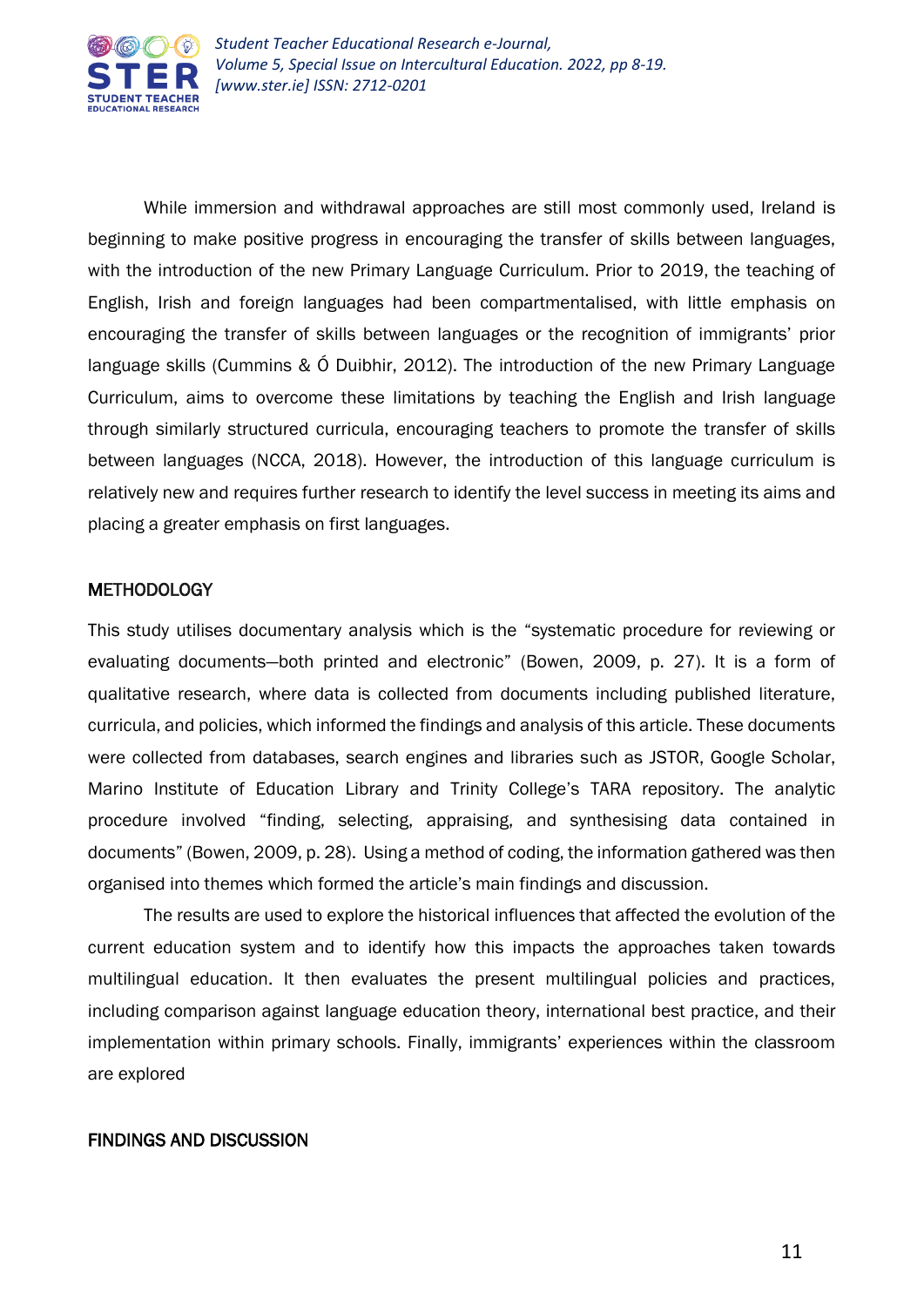

Main Finding - The residual effects from historical nationalist ideology, and contemporary monolingual perspectives have reduced the emphasis placed on intercultural and multilingual education, as well as decelerated progress in adapting language policies (Barnett et al., 2007; Wallen & Kelly-Holmes, 2006; DES, 2005).

Hierarchical power relations within the Irish education system and society place immigrant children in subordinate positions, despite the evident importance of home languages to immigrant children's success. It is necessary to consider the concept of 'Power' when conducting research in relation to immigrant children's education. BouAynaya (2016) describes 'national identity' as a social construct created by political elites as a means of maintaining governance. This is normally achieved by enhancing social cohesion through the creation of a unified, homogenous national identity. The state and powerful elite have the sufficient levels of financial, social, and cultural capital needed to create self-advantageous identities (Schmidt & McDaid, 2015). Therefore, these groups have the power to include or exclude those that do not fit into this categorisation, creating societal barriers (Best, 2016). This tends to construct a narrow and exclusionary definition of "Irishness". Consequently, subordinate groups that do not match this identity frequently form in society. To be accepted, they must discard their own identity and assimilate. Cummins (1996) notes that schools replicate society's values and attitudes. This main finding is evident within several areas of the education system and society:

#### HISTORY AND STRUCTURING OF THE EDUCATION SYSTEM.

These power-relations are evident in the history and structuring of the education system. Historical nationalist ideologies slowed the pace at which the Irish education system adapted to and addressed multilingual education. For instance, when Ireland became a free state in 1922, responsibility for the Irish cultural revival was placed on schools, in particular the promotion of the Irish-language and the Catholic religion, to provide a marked contrast against the colonial education system introduced in 1831 (Coolahan, 2012). The first attempt to create a new curriculum in 1922, had a large emphasis on the Irish language, often to the detriment of other subjects. This set the framework for all curricula for the next 50 years. Though each had modifications, none changed the underlying nationalist philosophy or ideologies. While there was call for reform around 1924, a report from the Council of Education supported the status quo, adding to the stagnation of the education system (Walsh, 2016).

#### LANGUAGE EDUCATION MODELS.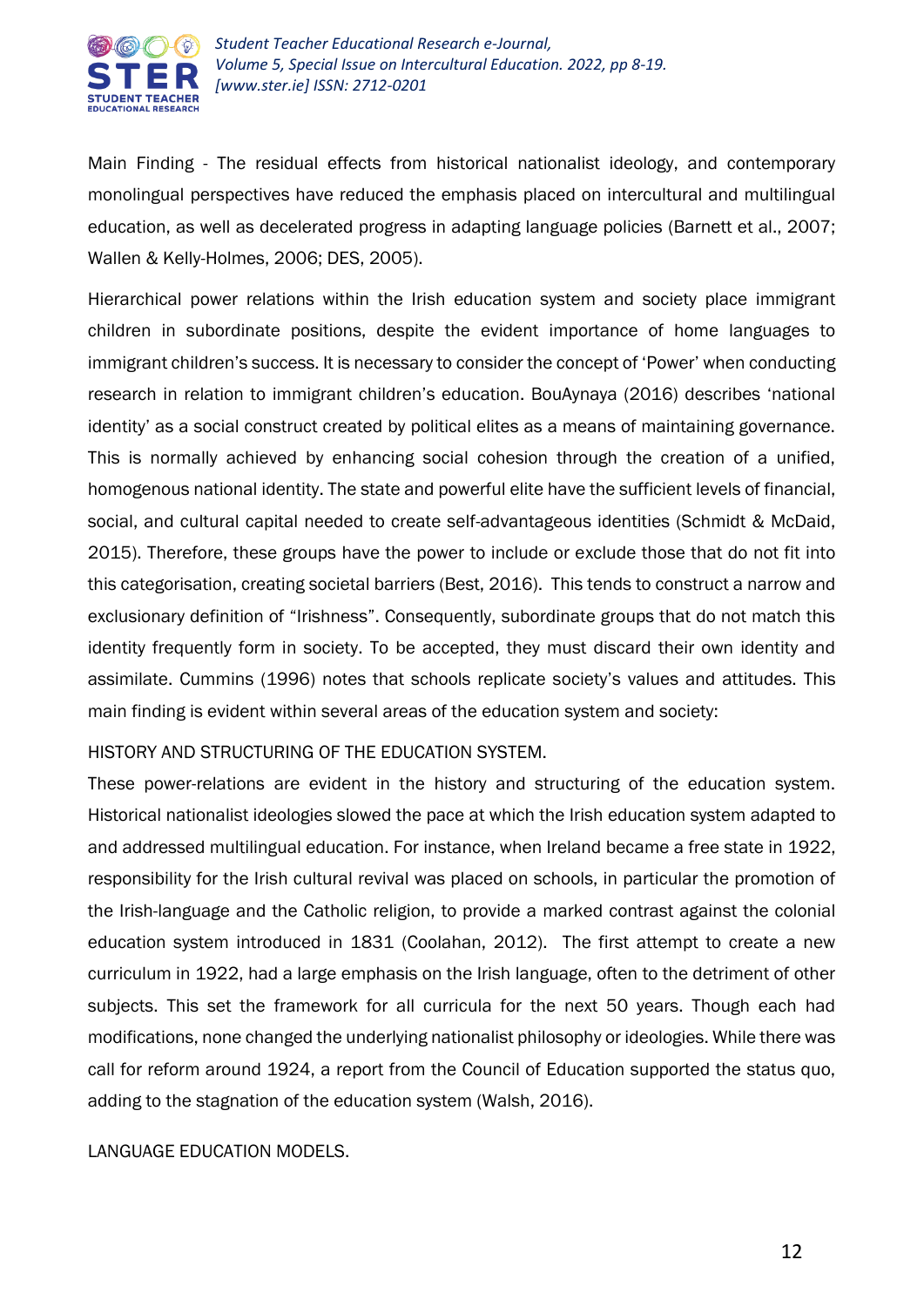

perspective can still be seen in today i.e., the Irish education system is theoretically bilingual (English/Irish), in a largely English-monolingual society, that is becoming increasingly multilingual. Suitable language education models must be chosen to match the needs and abilities of the children it supports. However, this is frequently not the case in Ireland, with reasons for choosing a language education model often being ideological, logistical, or traditional (Barnett et al., 2007). This is seen in the most frequently chosen language education models, immersion, and withdrawal approaches, neither of which focus on developing or using the child's home language as an academic resource; a lack of emphasis compounded by the 2017 SET Model. A plurilingual classroom is one where multiple languages are learned to varying extents, linguistic tolerance is valued and intercultural experiences and communication across languages are promoted (CoE, 2007). However, despite plurilingual approaches being promoted internationally, the Council of Europe (DES, 2005, p.12) argues that the "emphasis noted elsewhere on plurilingualism is not as noticeable in Ireland, nor are the Council of Europe instruments such as the Common European Framework of Reference for Languages and the European Language Portfolio (ELP) put to use or even known by the teaching profession at large". This highlights the somewhat slow pace at which the Irish education system has adapted to linguistic diversity, initially because of the emphasis placed on creating a homogenous Irish identity.

#### CONTEMPORARY MONOLINGUAL PERSPECTIVES.

Additionally, contemporary monolingual perspectives present within society and the education system, inhibit the emphasis placed on immigrant children's home languages. First, this can be seen where Hancock (2018) notes that teachers may perceive that diversity and children's home languages create problems, rather than viewing them as a resource from which to draw. This devalues home languages and positions them in a deficit perspective, with little importance given to plurilingual abilities. Schools can therefore reflect the idea of dominant and subordinate languages and identities. These language hierarchies may present themselves in multiple ways within the education system; for instance, in the idea that multilingualism is enrichment for majority groups but a threat for linguistic minorities (Sierens & Van Avermaet, 2014). This means that learning certain languages, such as English, are prioritised over others (Van Avermaet, 2018). Both majority and minority group children internalise these ways in which languages, cultures and identities are viewed. The importance of teacher-student relationships is emphasised repeatedly, where teachers can challenge or reinforce the status quo, either empowering or disempowering pupils (Cummins, 1996). Second, although intercultural and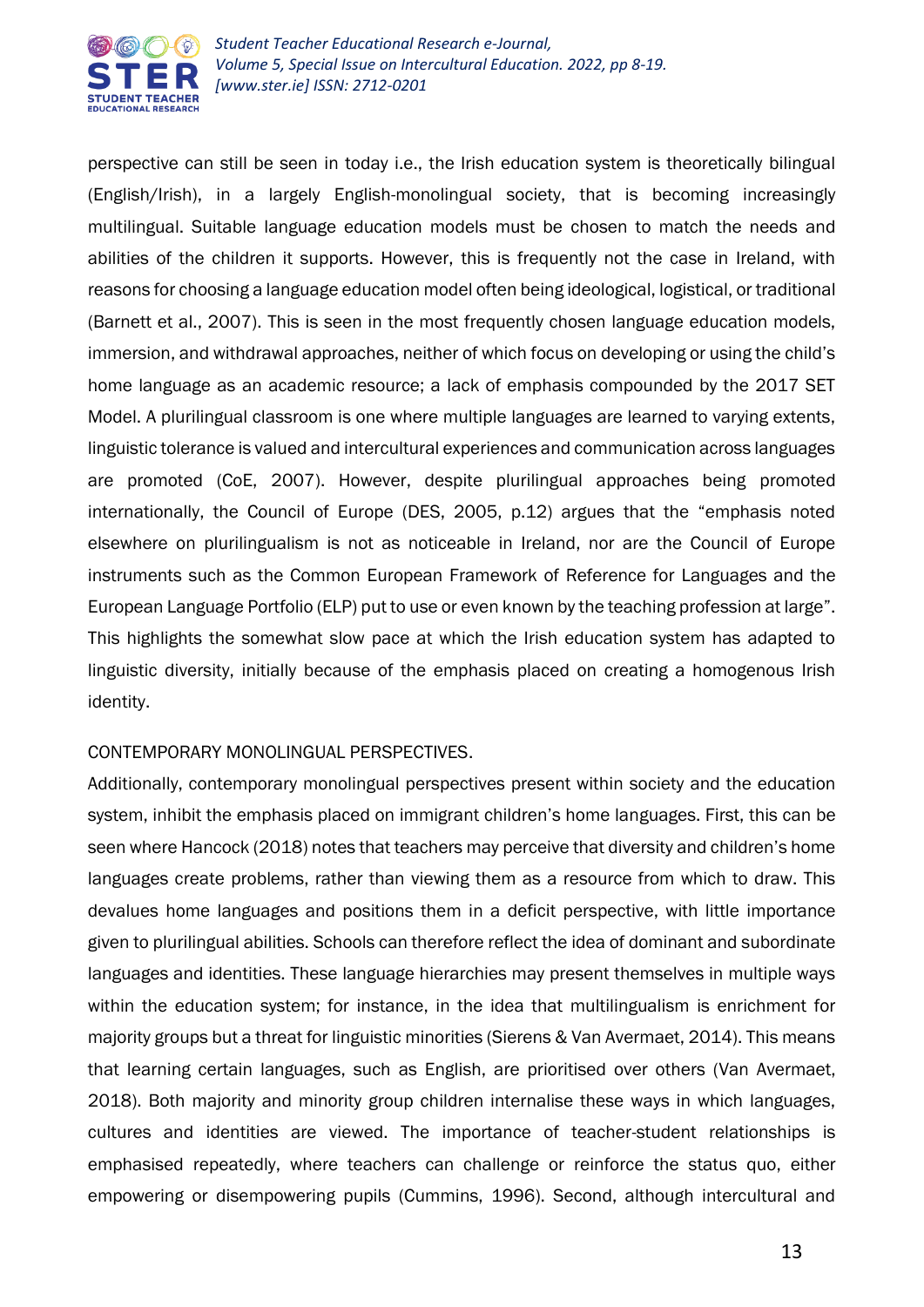

multilingual aims are promoted in schools in Ireland, these are often viewed through a monolingual lens. Policies and guidelines can exacerbate this perspective. For instance, the language the Intercultural Guidelines use to describe one of its aims includes to raise "awareness within the educational community of issues that arise from increasing linguistic diversity" (NCCA, 2005, p.5). Third, this is reflected in how immigrant children's language abilities are assessed (August, Shanahan, & Escamilla, 2009). Bialystok (2018) highlights that many linguistic assessments are carried out through children's second language. This lack of mastery over the assessment language automatically places the children at a disadvantage, inhibiting them from performing well, inaccurately representing their true abilities (PISA, 2013). Hancock (2018) consequently finds a disproportionate number of immigrant children placed in low ability groups in classrooms.

Power imbalance may be most readily apparent during the interactions between society's dominant and minority groups. McGinnity et al. (2018) suggests that social interactions between minority and majority groups greatly impact societal attitudes towards diversity, particularly the quality of such interactions. Overall, negative interactions are more influential than positive. Skinner & O'Toole (2018) emphasise Vygotsky's research highlighting that learning is a social activity and it is therefore important that pupils are not segregated within schools, and that positive intercultural interactions are promoted. Separating pupils, for instance during withdrawal programmes or ability grouping, stigmatises the minority group, reinforcing social stratification as well as creating an identity of 'Otherness' (Van Avermaet, 2018). Consequently, during withdrawal programmes, these children are not getting full access to the mainstream curriculum, and the benefits of translanguaging and cross-language communication are not realised, issues compounded by the new 2017 SET Model (Sierens & Van Avermaet, 2014). Translanguaging is a process of combining the languages at one's disposal to increase communicative ability (Conteh, 2018, p.37). Valuing linguistic diversity benefits both majority and minority pupils as it develops intercultural experiences and appreciation.

#### Significance of findings

This study contributes to existing knowledge of influences on the structure of the education system, by enhancing understanding of its long-standing interest in maintaining and promoting the Irish identity. While it is desirable to foster strong national identity, care is needed to ensure it does not become exclusionary towards minority groups in society. Additionally, by drawing connections between Ireland's language education models and the value placed on homelanguages, the findings suggest the two most chosen language education models do not fully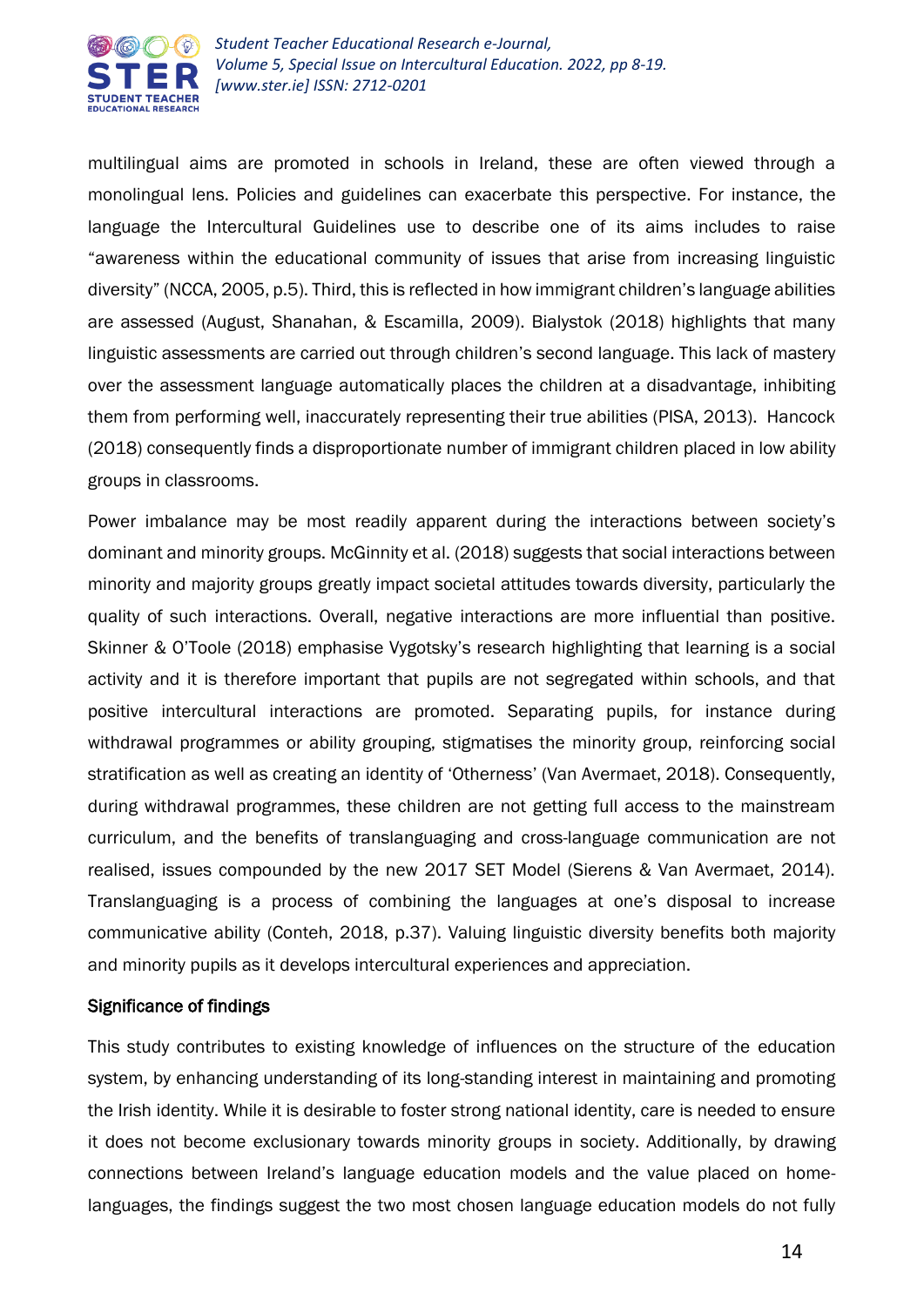

support schools' in incorporating children's home-languages. The desire to promote the Irish identity and the prevailing language models in use, identify two inhibitors for the education system's progress in developing its intercultural and multilingual policies.

#### Recommendations

Ireland should accelerate from its monolingual perspective to a more intercultural and inclusive mindset. To achieve this, greater emphasis needs to be placed on providing all teachers with thorough and in-depth training on diversity, interculturalism, and language developments. This would provide teachers with the skills to support immigrant children's education. First, successful implementation of this would enhance the valuing of diversity and home-languages (Cummins, 2011). Second, it would encourage teachers to critically reflect on their conception of diversity (Rezai Rashti & Martino, 2010). Finally, it would enhance their cultural awareness and understanding of barriers immigrants may face (IDEC, 2015). This education should be provided during initial teacher education (ITE) and throughout all teachers' careers. This can be promoted through sustained funding of initiatives such as the Development & Intercultural Education programme which encourages inclusive practices within ITE. While this is the State's responsibility, it is also teachers' professional responsibility to supplement their own education through continuing professional development as required to meet their students' needs.

Incentives or requirements should be introduced, encouraging teachers to learn additional languages, specifically those most spoken by immigrants in Ireland. Supports for this should include specialised education or relaxation of barriers preventing the hiring of teachers who speak foreign languages. Moreover, financial rewards and professional recognition could be introduced to encourage this language development.

Further research is required to identify feasible methods to support immigrants' homelanguages through the new Primary Language Curriculum. Presently, there is limited inclusion of immigrant's home-languages within educational policy, requiring greater attention from the Irish education system (DES, 2005). The education system should move from its monolingual and quasi-bilingual models towards internationally recommended plurilingual and intercultural approaches, through use of the new Primary Language-Curriculum (DES, 2017b). These approaches work towards creating a more inclusive society and education system, counteracting monolingual views and deficit perspectives of immigrant children.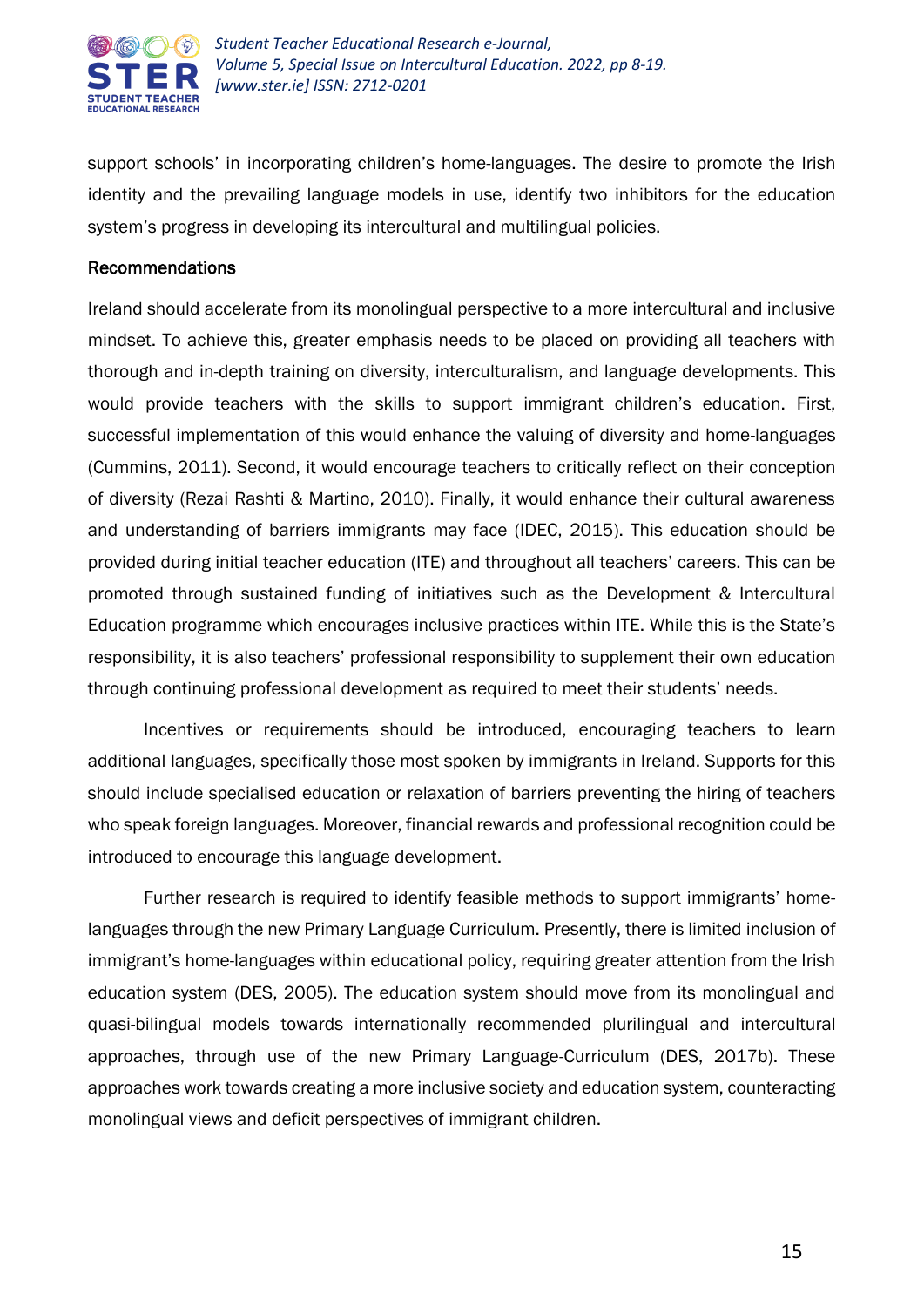

#### **CONCLUSION**

This article highlights experiences immigrants may have in the education system, including facing deficit perspectives from teachers, fellow-students, schools, and society. Additionally, it shows the importance of teacher-pupil relationships and encouraging positive social and intercultural interactions with their peers. Finally, it emphasises the ability of schools to positively contribute to pupils' sense of identity. The main findings are summarised as follows:

Historical nationalist ideologies and contemporary monolingual perspectives remain influential. This has hindered the pace at which the education system has adopted more inclusive, intercultural, and multilingual policies, because of continued emphasis on creating a homogenous identity. This has frequently resulted in schools choosing language education models for ideological or traditional reasons. As a result, Ireland has been somewhat slow to respond to the rapid change in demographics since the Celtic Tiger era. Consequently, Ireland's current policies and approaches towards multilingualism are still evolving to meet their full potential in supporting immigrant children in the Irish education system.

Greater emphasis needs to be placed on introducing and developing plurilingual approaches within the classroom. Intercultural education and plurilingualism emphasise a more nuanced understanding of Irish identity and encourage intercultural interactions and acceptance. The language approach chosen should be designed in response to pupils' specific needs. One of the article's more significant findings is that the language education models most used in Ireland i.e., immersion and quasi-bilingual models, often undervalue children's homelanguages. For instance, immersion education approaches children's home-languages as a hindrance to their earning, while the limited availability of personnel who can speak multiple languages inhibits teaching immigrants through their home-languages. A solution to this is emerging through Ireland's Languages Connect Strategy, which aims to improve the language ability of all students in Ireland, as well as providing upskilling programmes for secondary-school teachers (DES, 2017). Additionally, the new Primary Language Curriculum encourages transferring skills between languages (Cummins & Ó Duibhir, 2012).

Schools have significant ability to influence perceptions towards immigrants' homelanguages. Immigrant children may face deficit perspectives towards their academic abilities and home-languages (Skinner & O'Toole, 2018). Considering this, the research indicates the significant influence schools can have in tackling these perspectives and fostering immigrant's sense of belonging and identify (PISA, 2013). Finally, the study and shows the importance of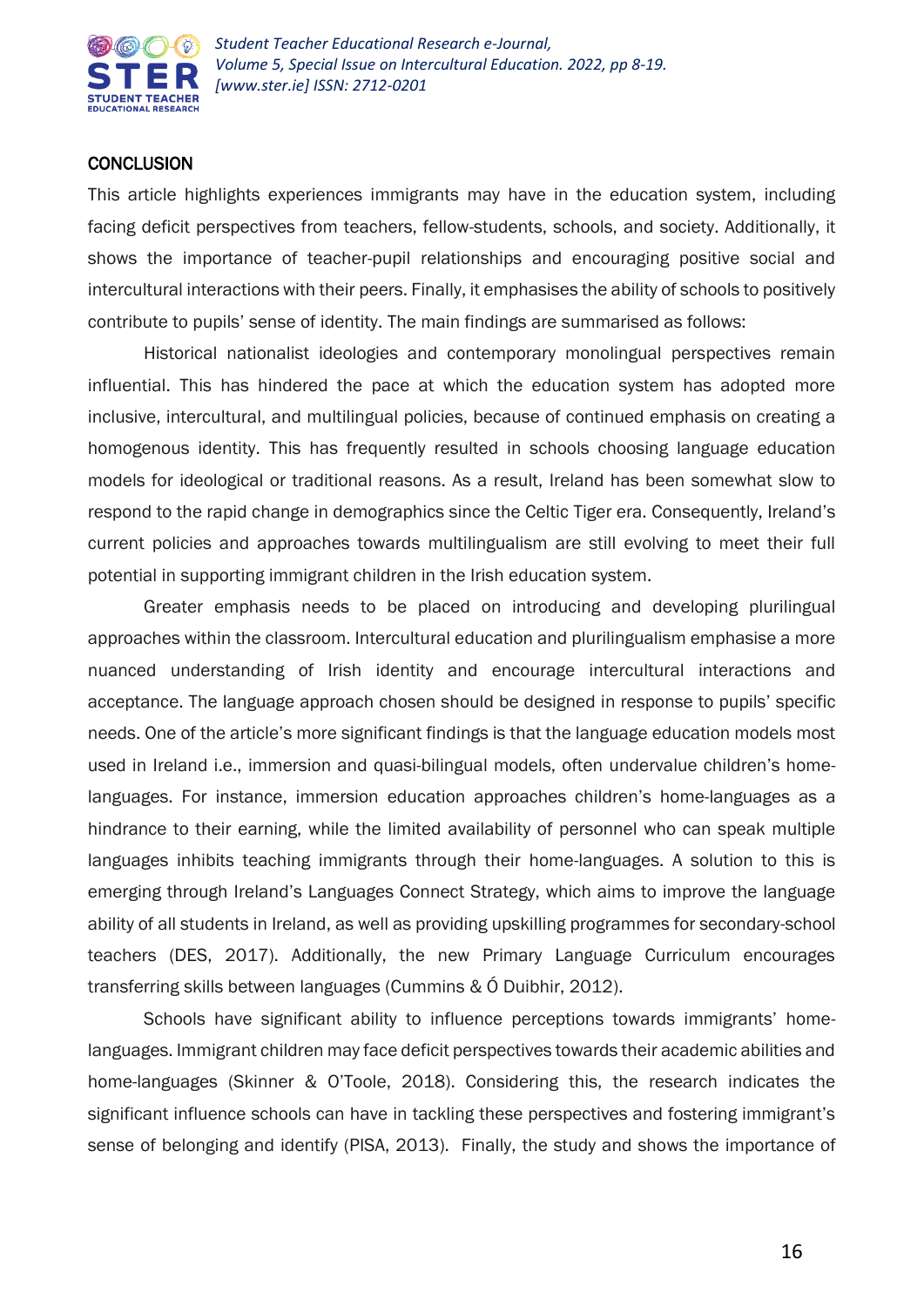

teacher-pupil relationships and encouraging positive social and intercultural interactions with their peers.

#### ACKNOWLEDGEMENTS

Firstly, I would like to thank my supervisor, Elaine Haverty, for her copious and invaluable feedback and guidance. Her commitment and support throughout the entire dissertation process is highly appreciated. I would also like to thank the other members of my dissertation group for their encouragement and advice. I would like to thank my parents, Paul, and Maria Lacey, for their continuous support throughout the entirety of my educational career, without which I would not have reached this point. Their recommendations and countless readings of this dissertation were invaluable. I would also like to express my sincere gratitude to Fionn Roche for his patience, encouragement, and constant enthusiasm to discuss and debate ideas surrounding my dissertation. I would like to thank Marino Institute of Education for their excellent education and guidance. I would finally like to thank Dr. Aimie Brennan for providing me with this opportunity to publish my work.

#### **REFERENCES**

- August, D., Shanahan, T., & Escamilla, K. (2009). English Language Learners: Developing Literacy in Second Language Learners—Report of the National Literacy Panel on Language-Minority Children and Youth. *Journal of Literacy Research*, *41*(4), 432–452. https://doi.org/10.1080/10862960903340165
- Barnett, S., Yarosz, D., Blanco, D., & Thomas, J. (2007). *Two-Way and Monolingual English Immersion in Preschool Education: An Experimental Comparison*. Citeseerx.ist.psu.edu. [http://citeseerx.ist.psu.edu/viewdoc/download?doi=10.1.1.623.1144&rep=rep1&type=pdf](http://citeseerx.ist.psu.edu/viewdoc/download?doi=10.1.1.623.1144&rep=rep1&type=pdff)
- Best, S. (2016). Zygmunt Bauman: On what it means to be included. Power and Education, 8(2), 124–139. https://doi.org/10.1177/1757743816649197
- Bialystok, E. (2016). Bilingual education for young children: review of the effects and consequences. *International Journal of Bilingual Education and Bilingualism*, *21*(6), 666–679. https://doi.org/10.1080/13670050.2016.1203859
- BouAynaya, Y. (2016). The (re)construction of "Irish" identity within the continuum of liquid modernity [PhD Dissertation]. In *TARA: Trinity's Access to Research Archive* (pp. 1–360). <http://www.tara.tcd.ie/handle/2262/85207>
- Bowen, G. (2009). Document Analysis as a Qualitative Research Method. Qualitative Research Journal, 9, 27– 40. ResearchGate. https://doi.org/10.3316/QRJ0902027
- Central Statistics Office. (2017). 5. Diversity Place of birth Immigration Nationality Foreign language and ability to speak English Visitors. In *cso.ie* (pp. 45–57). CSO. [https://www.cso.ie/en/media/csoie/releasespublications/documents/population/2017/Chapter](https://www.cso.ie/en/media/csoie/releasespublications/documents/population/2017/Chapter_5_Diversity.pdf) [\\_5\\_Diversity.pdf](https://www.cso.ie/en/media/csoie/releasespublications/documents/population/2017/Chapter_5_Diversity.pdf)
- Conteh, J. (2018). Opening potential for EAL learners. In *Minority Language Pupils and the Curriculum: Closing the Achievement Gap* (pp. 35–38). Papers from a seminar on Teaching English as an Additional Language.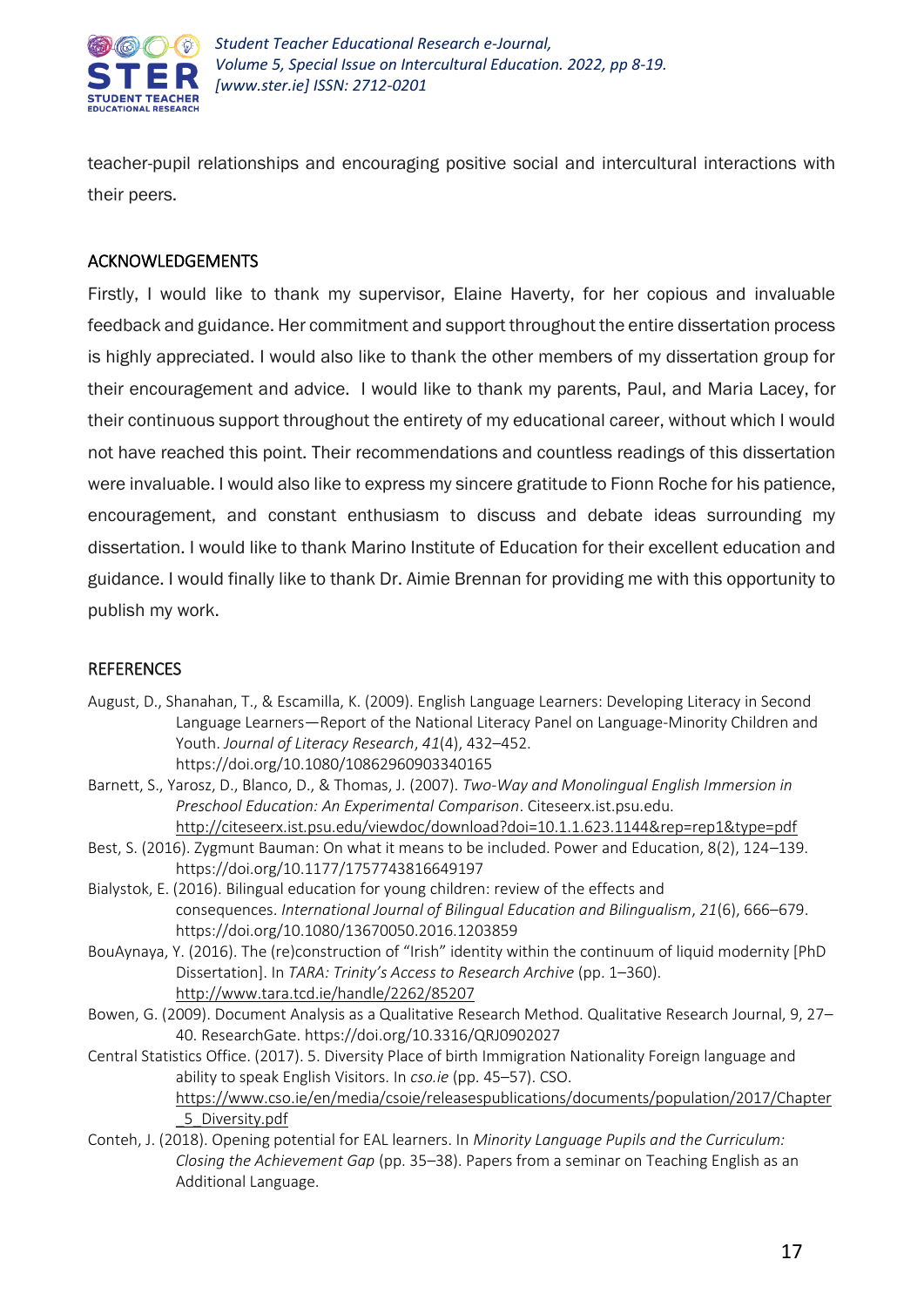

https://www.mie.ie/en/research/minority\_language\_students\_and\_the\_curriculum\_closing\_th e achievement gap/minority language pupils and the curriculum.pdf

Coolahan, J. (2012). *Irish education its history and structure*. Dublin Inst. Of Public Administration.

- Council of Europe. (2007). From Linguistic Diversity to Plurilingual Education: Guide for the Development of Language Education Policies in Europe. In *www.rm.coe.int*. https://rm.coe.int/16802fc1c4
- Cummins, J. (1996). Identity and Empowerment. In *Negotiating Identities: Education for Empowerment in a Diverse Society* (pp. 1–26). California Association for Bilingual Education.
- Cummins, J. (2011). Bilingual and Immersion Programs. In *The Handbook of Second Language Acquisition* (pp. 1–40). Blackwell. [https://gaeloideachas.ie/wp-content/uploads/2017/06/Bilingual-and-](https://gaeloideachas.ie/wp-content/uploads/2017/06/Bilingual-and-Immersion-Programs.pdf)[Immersion-Programs.pdf](https://gaeloideachas.ie/wp-content/uploads/2017/06/Bilingual-and-Immersion-Programs.pdf)
- Cummins, J., & Ó Duibhir, P. (2012). Towards an Integrated Language Curriculum in Early Childhood and Primary Education (3-12 years). In *NCCA.ie* (pp. 19–94). NCCA. https://ncca.ie/media/1503/towards\_an\_integrated\_language\_curriculum\_in\_early\_childhood and primary education rr 16.pdf
- Department of Education and Science. (2005). Language Education Policy Profile. In *gov.ie* (pp. 1–60). The Council of Europe. [https://assets.gov.ie/24769/59459e317dbd493693f0cfdec77a6d5f.pdf](https://assets.gov.ie/24769/59459e317dbd493693f0cfdec77a6d5f.pdf%20f)
- Department of Education and Skills. (2012). Promoting the Quality of Learning English as an Additional Language in Primary Schools in 2008 Inspectorate Evaluation Studies. In education.ie (pp. 1–52). Department of Education. https://www.education.ie/en/Publications/Inspection-Reports-Publications/Evaluation-Reports-Guidelines/EAL-in-Primary-Schools.pdf
- Department of Education and Skills. (2017a). Circular to the Management Authorities of all Mainstream Primary Schools Special Education Teaching Allocation. In education.ie (pp. 1–24). Department of Education and Skills. https://www.education.ie/en/Circulars-and-Forms/Active-Circulars/cl0013\_2017.pdf
- Department of Education and Skills. (2017b). Languages Connect: Ireland's Strategy for Foreign Languages in Education. In education.ie (pp. 5–40). Department of Education. https://www.education.ie/en/Schools-Colleges/Information/Curriculum-and-Syllabus/Foreign-Languages-Strategy/fls\_languages\_connect\_strategy.pdf
- Gardiner-Hyland, F., and Burke, P. (2018). "It's Very Hard to Know How Much is the EAL and How Much is the Learning Difficulty": Challenges in Organising Support for EAL Learners in Irish Primary Schools. Learn: Journal of the Irish Learning Support Association, 54, 54–64. Research Gate. https://www.researchgate.net/publication/330347732\_It's\_very\_hard\_to\_know\_how\_much\_is \_the\_EAL\_and\_how\_much\_is\_the\_learning\_difficulty\_Challenges\_in\_organising\_support\_for\_E AL learners in Irish primary schools
- Hancock, A. (2018). Inclusive practices for pupils with English as an additional language. In *Minority Language Pupils and the Curriculum: Closing the Achievement Gap* (pp. 24–27). Papers from a seminar on: Teaching English as an Additional Language. [https://www.mie.ie/en/research/minority\\_language\\_students\\_and\\_the\\_curriculum\\_closing\\_th](https://www.mie.ie/en/research/minority_language_students_and_the_curriculum_closing_the_achievement_gap/minority_language_pupils_and_the_curriculum.pdf)

e achievement gap/minority language pupils and the curriculum.pdf

- Heinz, M., & Keane, E. (2018). Socio-demographic composition of primary initial teacher education entrants in Ireland. Irish Educational Studies, 37(4), 523–543. https://doi.org/10.1080/03323315.2018.1521731
- IDEC. (2015). Who is in the Classroom? Learners-Teachers-Identities: Humanising Rights & Responsibilities Series. In *dcu.ie* (pp. 1–37).

[https://www.dcu.ie/sites/default/files/edc/pdf/idec\\_2015\\_conference\\_report.pdf](https://www.dcu.ie/sites/default/files/edc/pdf/idec_2015_conference_report.pdf)

- Little, D. (2010). The linguistic and educational integration of children and adolescents from migrant backgrounds. *Council of Europe Concept paper.* Geneva, Switzerland: Council of Europe.
- McGinnity, F., Grotti, R., Russell, H., & Fahey, É. (2018). Attitudes to Diversity in Ireland. In *ihrec.ie* (p. vii). Irish Human Rights and Equality Commission. <https://www.ihrec.ie/app/uploads/2018/03/Attitudes-to-diversity-in-Ireland.pdf>